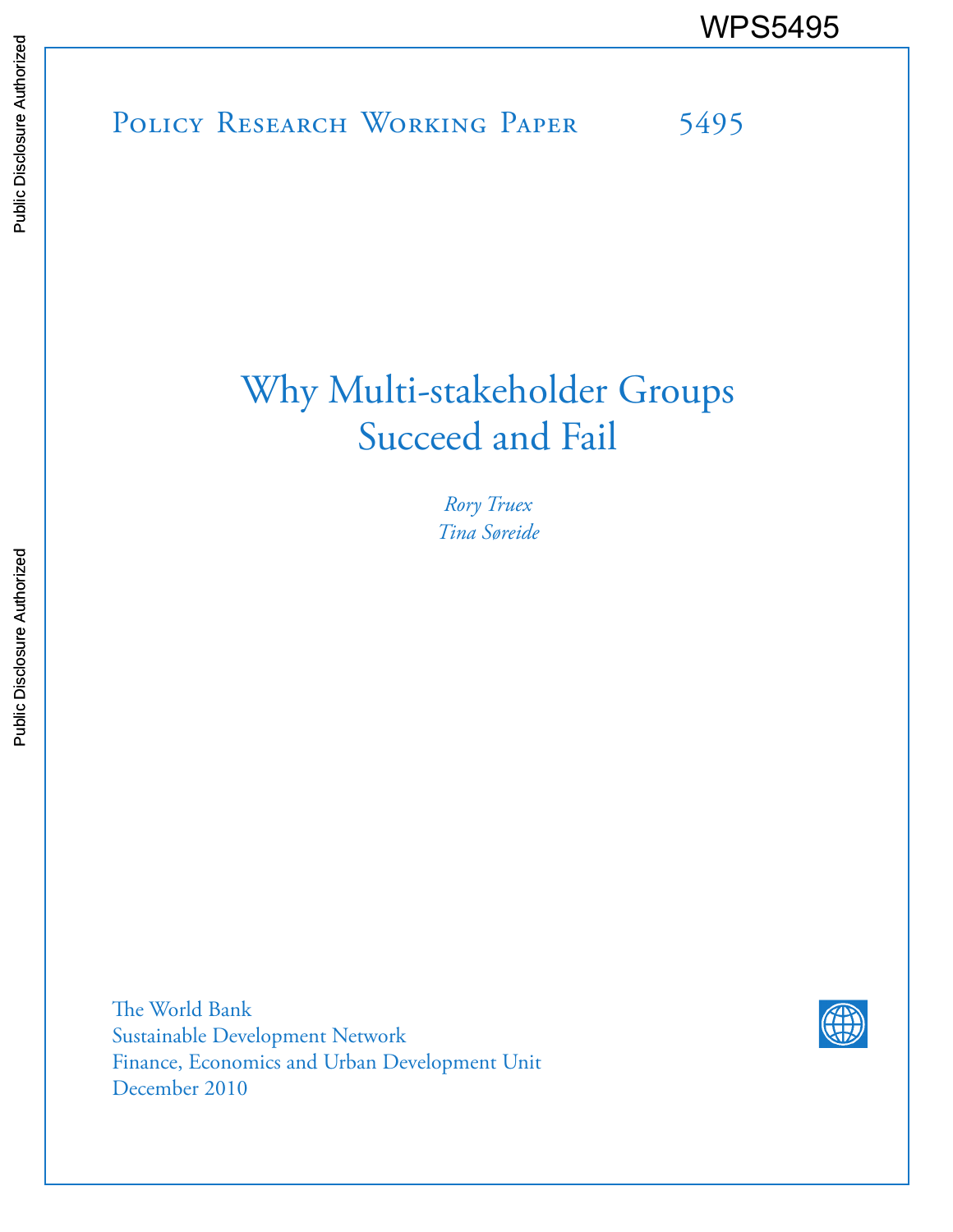## **Abstract**

Anti-corruption initiatives increasingly use multistakeholder groups, comprised of representatives from government, private sector, and civil society organizations, to drive implementation at the local level and serve as a force for transparency. In theory, the multi-stakeholder groups ideal is quite appealing—each stakeholder has its own interest in the initiative and contributes its unique capacities. In practice, many multistakeholder groups have fallen short of expectations. This paper considers two separate but related questions. First, what are the unique barriers to implementation facing multi-stakeholder groups? Second, what policy measures can be taken to improve the likelihood that multi-stakeholder groups will succeed? The authors use existing research in political science and economics to develop a multi-level framework that accounts for

the "nested nature" of multi-stakeholder groups. The framework is then applied to experiences of MSGs from the Construction Sector Transparency Initiative, a new pilot program that aims to promote transparency in construction through the release of material project information. The evidence shows that the barriers facing multi-stakeholder groups are substantial, but once the level (individual incentives, organizational dynamics, country context, or international pressures) of the challenge confronting a multi-stakeholder group is identified, the specific barrier, its root causes, and appropriate solutions can be identified. More broadly, the Construction Sector Transparency Initiative experiences suggest that multi-stakeholder groups are best used as a means of promoting dialogue and building consensus, not as the locus of policy implementation and oversight.

*The Policy Research Working Paper Series disseminates the findings of work in progress to encourage the exchange of ideas about development*  issues. An objective of the series is to get the findings out quickly, even if the presentations are less than fully polished. The papers carry the *names of the authors and should be cited accordingly. The findings, interpretations, and conclusions expressed in this paper are entirely those of the authors. They do not necessarily represent the views of the International Bank for Reconstruction and Development/World Bank and its affiliated organizations, or those of the Executive Directors of the World Bank or the governments they represent.*

This paper—a product of the Finance, Economics and Urban Development Unit, Sustainable Development Network—is part of a larger effort in the department to develop policy recommendations for enhanced accountability in sector governance. Policy Research Working Papers are also posted on the Web at http://econ.worldbank.org. The authors may be contacted at tsoreide@worldbank.org and rorytruex@gmail.com.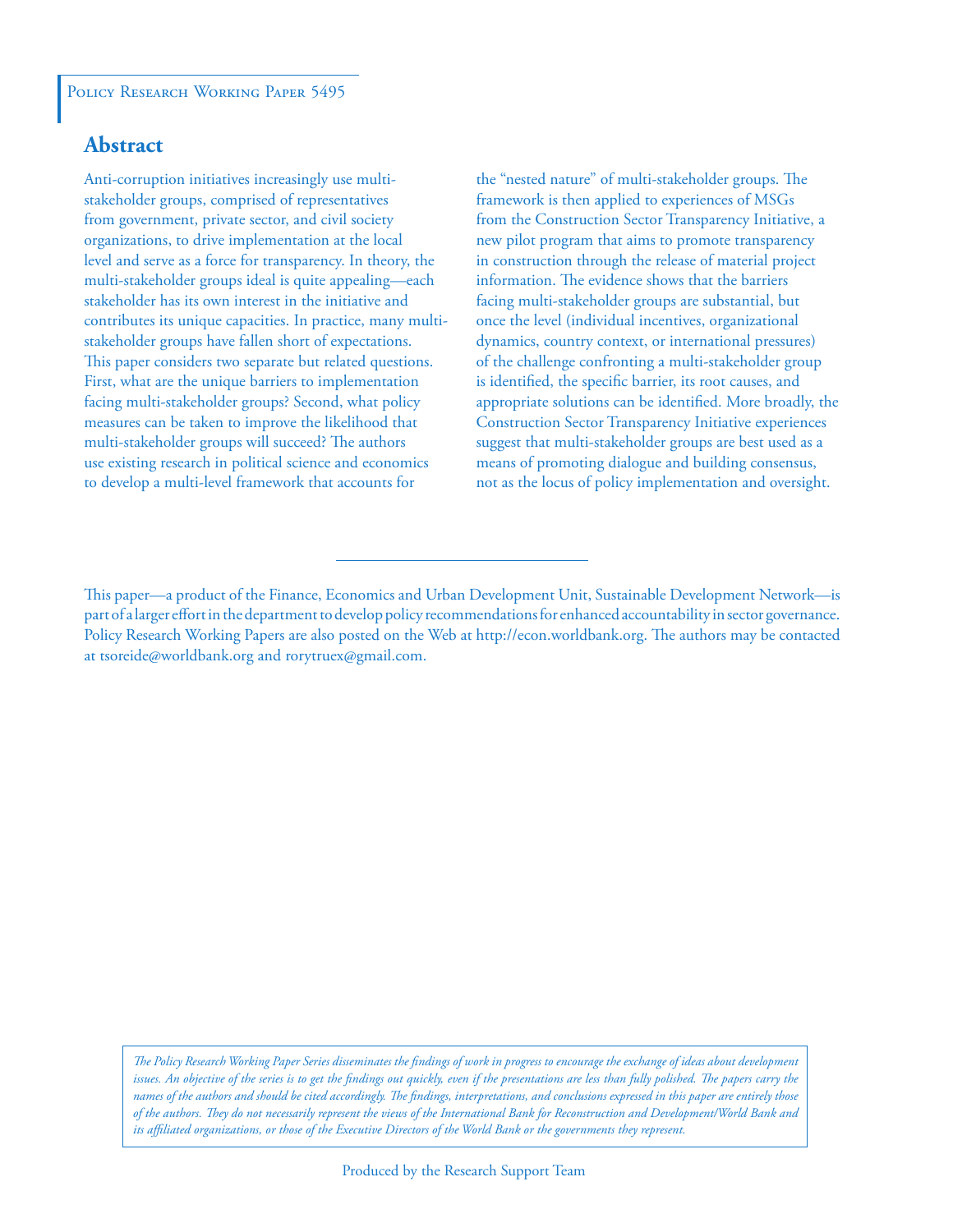# Why Multi‐stakeholder Groups Succeed and Fail

Rory Truex † Yale University

Tina Søreide ‡ Chr. Michelsen Institute (CMI) and The World Bank

† R. Truex: Department of Political Science, Yale University, +1.860.670.6297, rory.truex@yale.edu

‡ T. Søreide: Chr. Michelsen Institute, +47.5557.4232, tina.soreide@cmi.no; The World Bank, tsoreide@worldbank.org.

 $1$  This paper has benefited from interviews with CoST representatives and World Bank colleagues at country offices; we are grateful for their time and thoughtful suggestions. We would also like to thank participants at the Conference on the Economics of Anti-corruption Policy (Yale University, September 17-18, 2010). Special thanks go to Jared Haddon, Joshua Potter and Susan Rose-Ackerman for their detailed comments.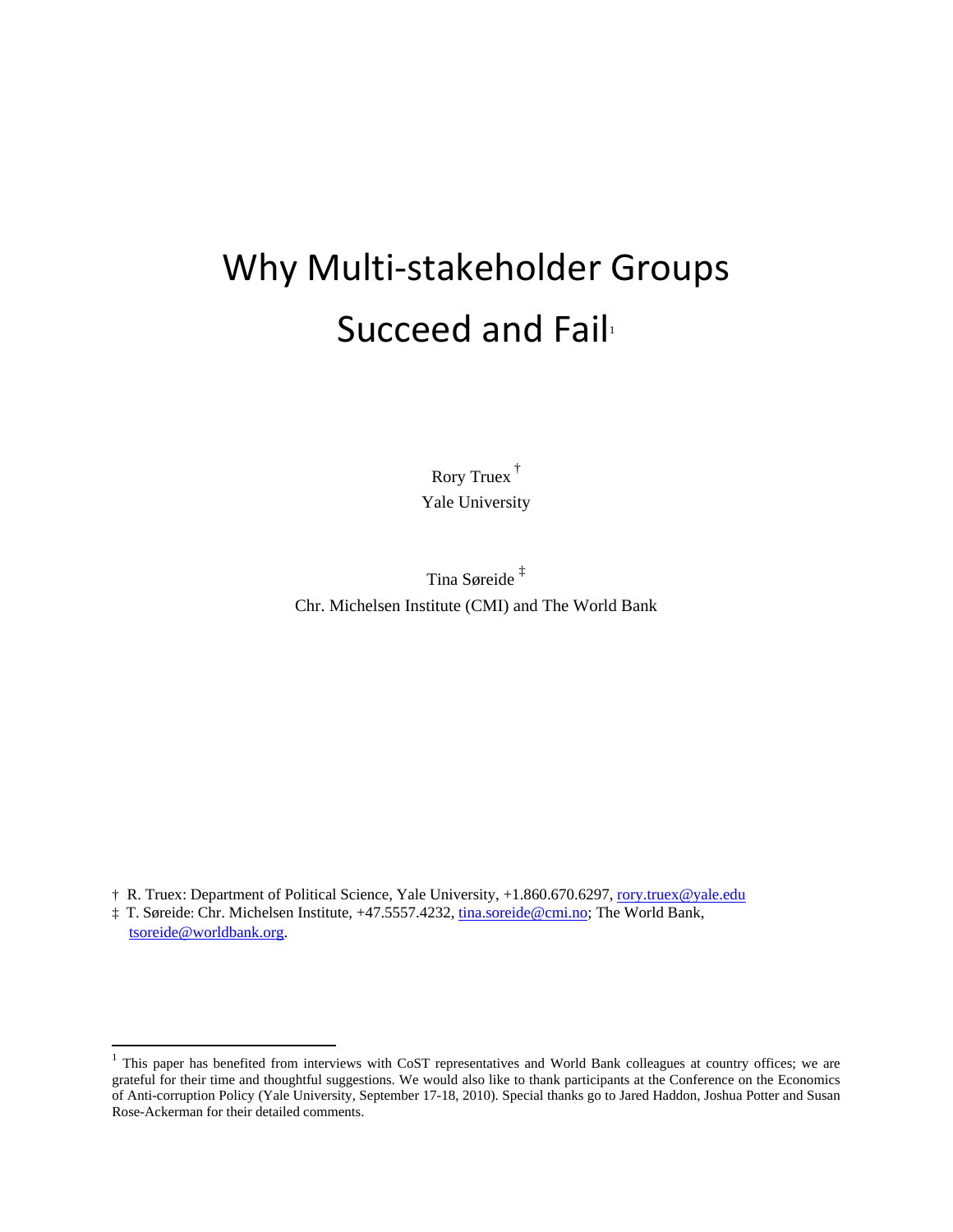#### **1. Introduction**

Theories of corruption incidence hold that sectors with a high degree of complexity are particularly prone to corruption because it is difficult for outsiders to effectively monitor service delivery (Klitgaard, 1988; Rose-Ackerman 1999). The construction sector, characterized by hundreds of technical contracts, significant cash transfers, and extensive approval and bidding processes, is considered extremely vulnerable to corruption at all phases in the value chain (Stansbury, 2005; Kenny, 2006; Kenny and Soreide,  $2008$ ).<sup>2</sup> Estimates suggest that of the \$2 to \$3 trillion spent globally on construction projects, direct and indirect "losses" from corruption amount to 15% to 30% per year.

International development institutions have recently turned towards a multi-stakeholder approach to address this endemic problem. The Construction Sector Transparency Initiative (CoST), a new pilot initiative (2008-2010) conducted under the auspices of the UK's Department for International Development (DFID) with support from the World Bank, requires representatives from government, the private sector, and civil society organizations to work together in a multi-stakeholder group (MSG) to promote accountability in the construction process. The core goal of CoST is to encourage the disclosure of material project information on a selection of public construction projects, and to independently assess whether those projects delivered "value for money."<sup>3</sup> The program operates on the principle that transparency can foster accountability and ultimately reduce corruption, and the MSG serves as a force for clean governance in environments where other accountability mechanisms may be comprised. CoST is currently being piloted in the UK, Ethiopia, Zambia, Malawi, Vietnam, Tanzania, and the Philippines, with Guatemala participating as an associate country.

From a theoretical perspective, the MSG ideal is quite appealing. Each stakeholder has an interest in promoting the initiative and brings its unique capacities to the challenge. Government officials, usually from the procurement and finance agencies, have an interest in getting "value for money" out of construction contracts, and they contribute political legitimacy and knowledge of the procurement process. Construction contractors have an interest in achieving fair competition, and they contribute an understanding of the industry and technical knowledge to interpret contract information. Civil society organizations have an interest in reducing government malfeasance, and they contribute broader societal legitimacy and an institutionalized link between citizens and the state. The collective interest and capacity of the group is supposed to surpass that of the individual stakeholders themselves. In the words of one World Bank expert, "Each stakeholder is like a stick. By itself, it is brittle. Bundled together, they can be quite strong."<sup>4</sup>

In practice, many MSGs have fallen short of donor expectations. In the Extractive Industries Transparency Initiative (EITI), which also employs the MSG approach, only 3 out of 32 countries have

 $2$  Transparency International's Bribe Payer's Index (BPI) ranks construction as the sector most likely to bribe public officials.

<sup>&</sup>lt;sup>3</sup> Material project information includes a description of the project specifications, estimated and actual costs, contractor information, completion dates, and general discrepancies between the original contract and final output. <sup>4</sup> William Paterson, Personal Interview, 16 March 2010.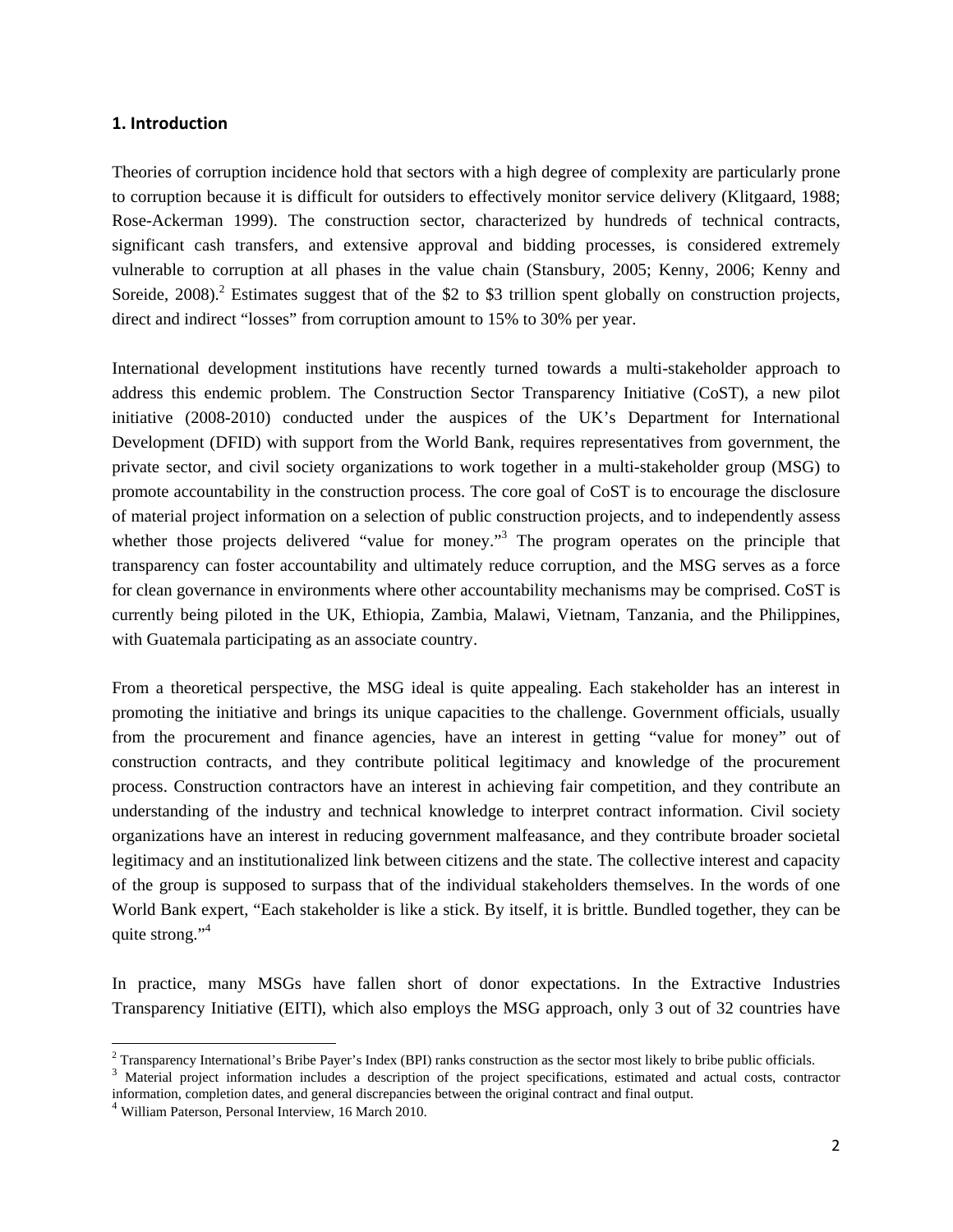achieved compliance. There are similar concerns about whether the CoST MSGs will be able to meet the initiative's deadlines. Given the present salience of the multi-stakeholder approach, as well as its apparent limitations, a detailed inquiry into the efficacy of MSGs is long overdue. This article considers two separate but related questions. What are the unique barriers to implementation faced by multi-stakeholder groups? What policy measures can be taken to improve the likelihood that MSGs will succeed?

We approach these questions with research on two fronts. First, we develop an analytical framework that outlines MSG barriers drawing from existing approaches in political science and economics. The framework accounts for the "nested nature" of MSGs and separately considers issues at four levels: the personal motivations of individual MSG members, the organizational dynamics for the MSG as a whole, the country context and institutional constraints, and international pressures from the donor community. Second, we investigate how the problems from our framework arise in practice, drawing on a series of interviews and primary documents from CoST MSGs in the seven pilot countries.<sup>5</sup>

We argue that the barriers facing MSGs are substantial but vary from context to context. The laundry list of potential challenges includes: poor participation among members due to time constraints or conflicts of interest; problems reaching consensus on key decisions; imbalances of power and capacity across stakeholder groups; a lack of broader social and political legitimacy; difficulties obtaining needed inputs; and insufficient time as a result of external deadlines. Although different MSGs face different issues, our framework shows the value of considering the problem generally and systematically. Each MSG can and should be treated as an individual, with its particular barriers diagnosed and addressed accordingly. More broadly, the research here suggests that donors must think critically about when the multi-stakeholder approach will prove effective and how to design initiatives that will utilize the advantages of MSGs while mitigating their weaknesses. MSGs may be best used as a means of promoting dialogue and building consensus, not as the locus of policy implementation and oversight.

The remainder of this article is structured as follows. Section 2 outlines the scope conditions of the argument and provides additional background information on CoST. In Section 3 we detail a multi-level framework that shows the primary barriers facing MSGs, drawing on experiences from the CoST pilot countries. Section 4 answers our second research question, offering some potential measures to make MSGs more effective. Section 5 concludes with a note on balancing expectations for MSGs moving forward.

<sup>&</sup>lt;sup>5</sup> For every country, we conducted two structured interviews with MSG participants and observers, allowing us to assess the specific problems arising in each context. We also considered the workplans, meeting notes, and other documents produced by the MSGs to complement the interview findings.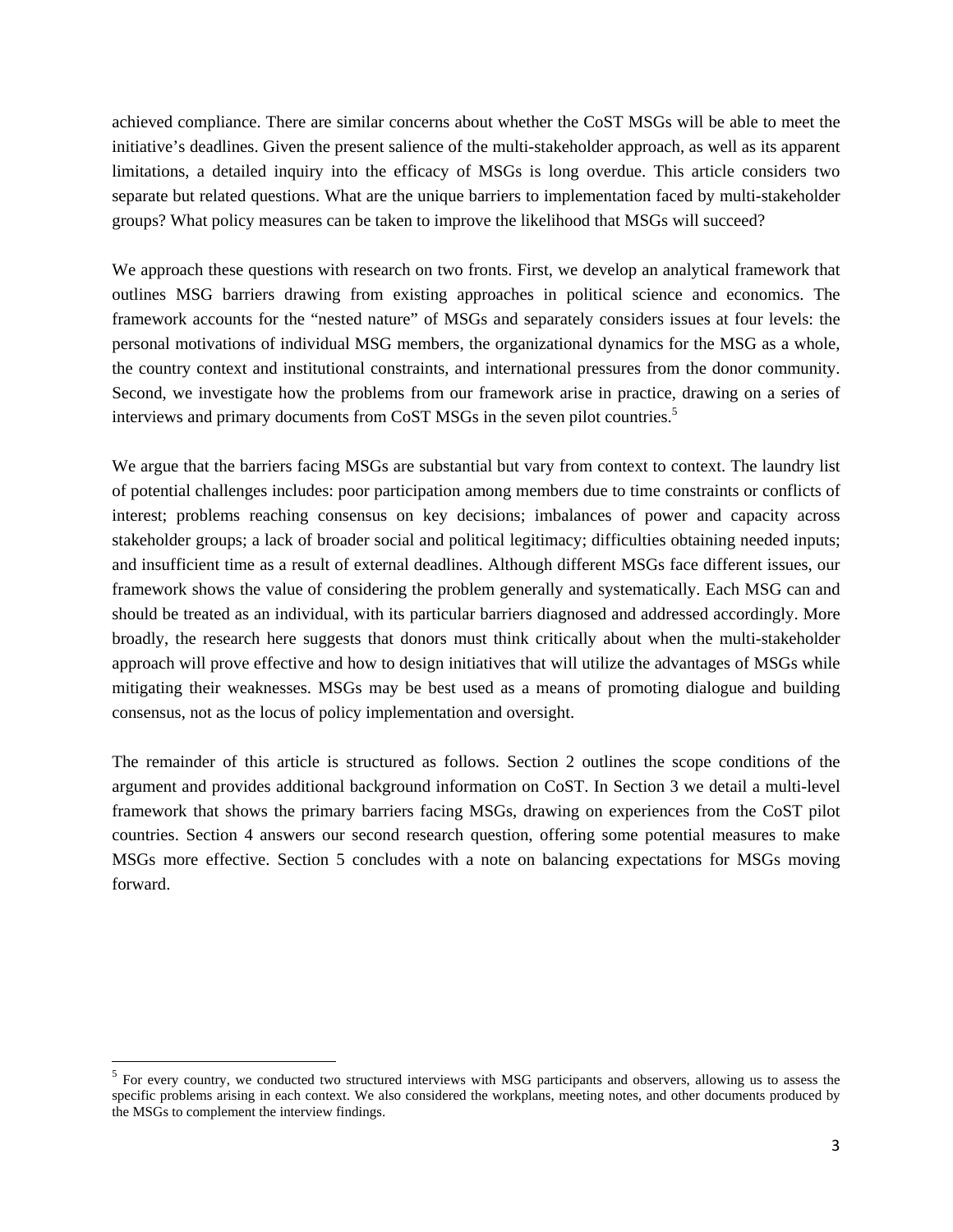#### **2. Background: MSGs and the Construction Sector Transparency Initiative6**

We first outline scope conditions for the argument to avoid confusion. The term "multi-stakeholder" has been used to describe a broad array of initiatives and practices where representatives from different organizations are brought together in hopes of facilitating cooperation and exchange. We can divide these initiatives into two general categories based on the fundamental purpose of the multi-stakeholder interaction. *Multi-stakeholder platforms* (MSPs) are decision-making bodies with the mandate of allowing stakeholders to bargain over the generation of policy. They are frequently employed to address the issues involved in managing common pool resources, allowing for representation of indigenous populations, government officials, and private sector actors. Larger international initiatives, like the Energy and Biodiversity Initiative (EBI) and the Ethical Trading Initiative (ETI), are bodies of a broad group of public, private, and non-profit stakeholders that work to agree on a common set of principles governing behavior. In the United States, many government agencies allow for a period of regulatory negotiation, where stakeholders debate the details of certain regulations and can actually shape policy (Rose-Ackerman, 1994). Although the purpose of MSPs is to find a common ground on which stakeholders can agree, the interests of the stakeholders are frequently in conflict.

*Multi-stakeholder groups* (MSGs), as described and researched in this note, are primarily concerned with policy oversight and implementation, not policy bargaining and generation. They often have the mandate of implementing a development initiative, and the approach assumes some shared interest among the stakeholders. In addition to CoST, the MSG approach has been employed in the Extractive Industries Transparency Initiative (EITI), where the group provides oversight on the payments occurring between governments and private contractors working with natural resources. The distinction between MSPs and MSGs is admittedly fuzzy— some MSPs may be involved in policy monitoring and evaluation, and some MSGs do attempt to shape the policies themselves. The focus in this article is on the policy oversight and implementation aspect of MSGs, and to the extent that MSPs are also involved in implementation, the arguments may be extended to those initiatives as well.

Turning back to our case study, CoST MSGs oversee several stages of program implementation. First, the MSG assesses the existing degree of transparency by procuring a consultant to conduct a baseline study of current rules and practices. Second, the MSG agrees upon criteria for selecting a subset of government projects to review and agencies to work with. It then requests the material project information from the relevant procuring bodies and agencies, and in turn hires an "Assurance Team" to review the information and highlight any discrepancies and reasons for concern. Lastly, the group synthesizes this information into a report and communicates the findings through the media and other outlets. In effect, the MSG operates somewhat like a hybrid between an accountability-based NGO and an audit agency— its mandate is to both advocate for transparency and identify discrepancies between construction contracts and outputs. It is not meant to supplant existing government institutions or make accusations of

<sup>&</sup>lt;sup>6</sup> See www.constructiontransparency.org for further information on CoST. All descriptions of CoST in this paper refer to the CoST pilot program, which may see changes as the program expands into a larger initiative.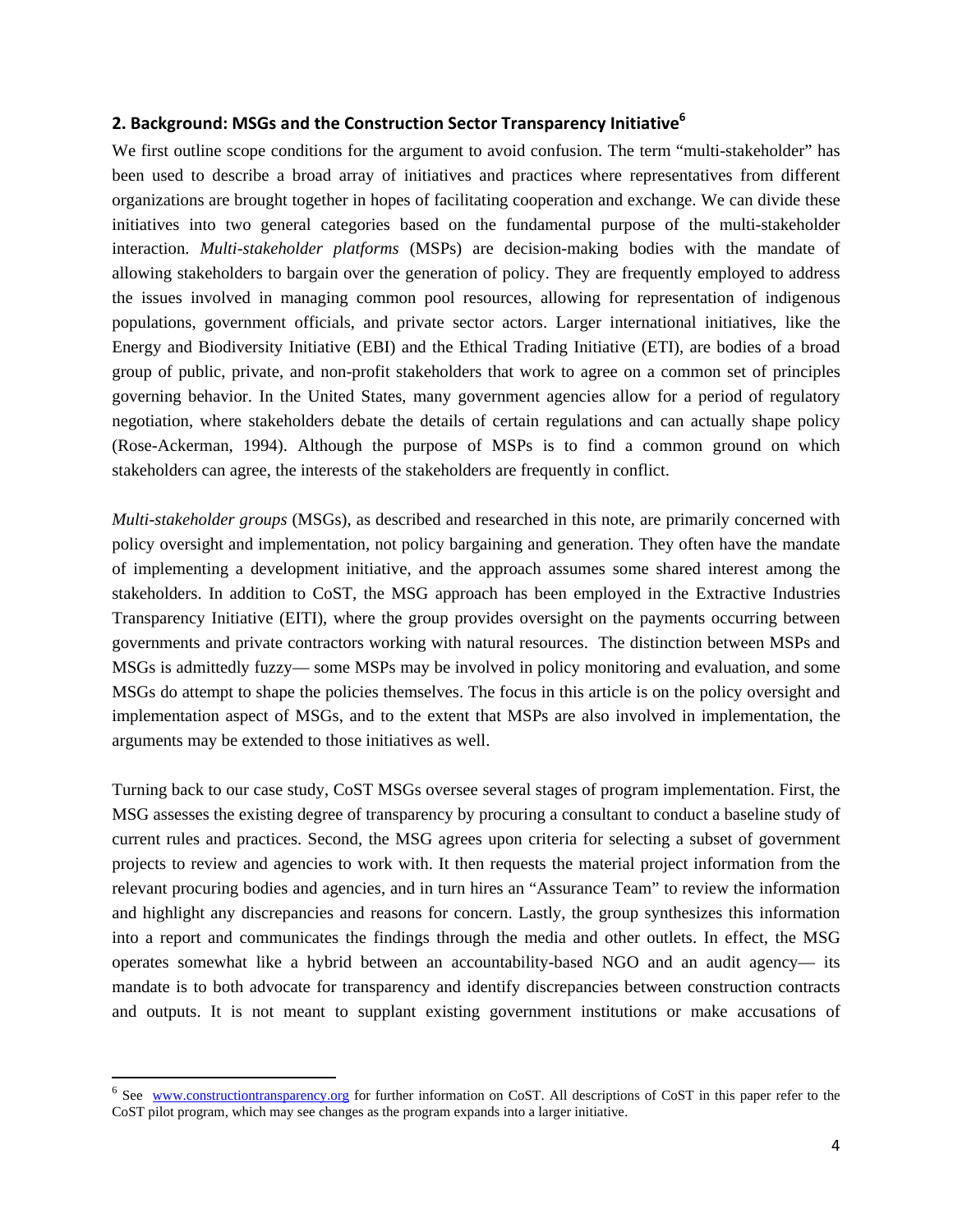corruption, but simply to demonstrate the value and importance of transparency with the hope that such processes are adopted by the procuring entities themselves.

Although the pilot phase has yet to come to a close, preliminary assessments of CoST suggest that the program has seen both successes and failures. The next section outlines our multi-level framework for understanding MSG barriers.

#### **3. Understanding MSG Barriers: A Multi‐level Framework with Applications to CoST**

The multi-stakeholder approach brings together a group of individuals to collectively drive a process that aims to alter the surrounding political and social environment, often with a focus on one sector or a specific government responsibility. As discussed, the "nested nature" of MSGs implies multiple barriers to implementation. *Individuals*, with differing personal motivations for participating, comprise the MSG. These individuals must operate effectively as an *organization*, reaching consensus and implementing a range of decisions. The MSG exists within a broader *country context*, embedded among a number of government and social institutions that must accept its legitimacy and provide needed inputs. Lastly, MSGs are part of broader donor initiatives and must contend with *international pressures.*

Distinct challenges arise at these different analytical layers. For some MSGs, the primary barrier to implementation is a low level of personal motivation among membership. For others, organizational dynamics prevent effective decision-making. Other MSGs are internally effective but face issues as they interface with their surrounding socio-political environment. Additionally, MSGs may have difficulties with constraints imposed by the donor community, even as the initiative benefits from strong international support. These barriers may contribute to each other to a degree— an MSG with low levels of external legitimacy may have trouble motivating its membership— but nevertheless it is helpful to conceptualize them separately.

Figure 1 summarizes our framework for understanding MSG barriers. This section outlines the range of issues by considering each layer in turn, drawing on experiences from the CoST pilot countries.

|  |    | Locus of Barrier        | Layer of Analysis                  |  |  |
|--|----|-------------------------|------------------------------------|--|--|
|  | 4. | International pressures | Donor influences                   |  |  |
|  | 3. | Country context         | Socio-political environment        |  |  |
|  |    | Organizational dynamics | Stakeholder roles and interactions |  |  |
|  |    | Personal motivations    | Individual MSG members             |  |  |

FIGURE 1: Framework for Understanding MSG Barriers to Implementation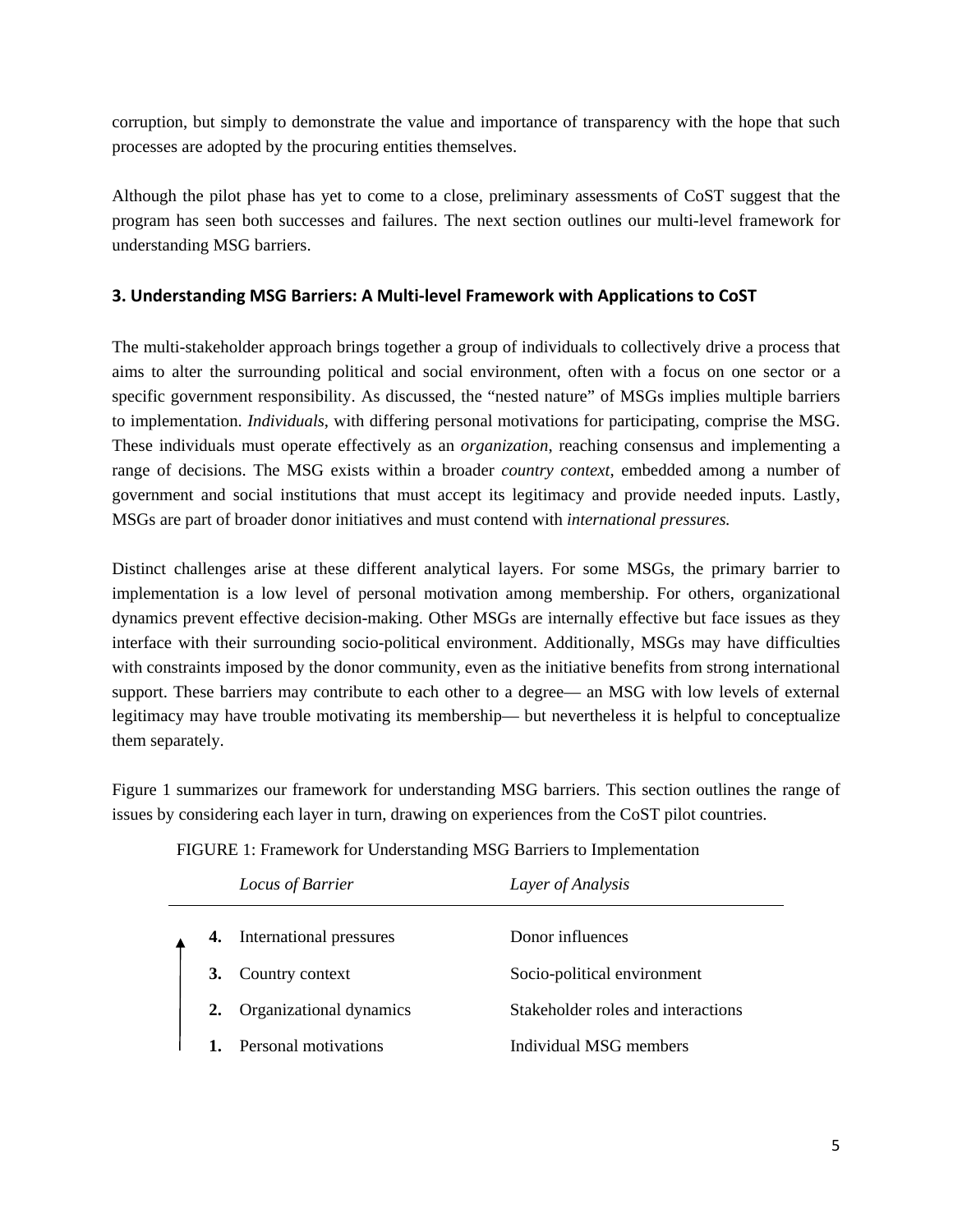#### **3.1 Personal Motivations**

At a minimum, for an MSG to be effective, *it must be comprised of members who are fully committed to the cause.* Individuals, the smallest unit of an MSG, represent the first analytical layer. Olson reminds us that in the absence of selective incentives that reward good behavior and punish defection, "rational selfinterested individuals will not act to achieve their common or group interests" (1965, p. 2). While ideally all members would conduct their work with professionalism and dedicate themselves to the success of the initiative, two other behavioral patterns can arise as a product of the incentives facing MSG members.

The first barrier to implementation occurs when the initiative has *low prioritization* among the MSG members. A successful initiative produces diffuse societal benefits and perhaps some professional gains for the participants, but participation itself comes with the opportunity costs of time. Members will only be committed if the expected benefits of their participation outweigh these costs. As senior leaders of their respective organizations, MSG members are frequently stretched across several institutional roles, participating in committees and boards in a number of initiatives. Although some members attend meetings as a formal representative of an institution, most members choose to participate on a voluntary basis. It is not surprising that MSG duties may become second priority when members are strained with other time commitments. The net result is empty participation— such members tend to skip meetings, refuse to read emails, and exert minimal effort. They claim to be part of the initiative without really contributing to its success.

A variant of this barrier relates to the dynamic nature of MSGs. If an MSG confronts setbacks or its working environment changes, members may lose interest and move towards patterns of empty participation. Such disengagement may occur because of a heightened workload, pessimism about the impact of the initiative, a lack of personal and professional recognition, or lowered feelings of personal efficacy in contributing to the initiative's success. Group interactions may compound the problem. If some members lose motivation, they may influence the morale of other members. MSGs fortunate to have committed members initially may ultimately produce weak implementation if members disengage.

The low prioritization issue consistently arises in MSG-driven initiatives. This seems to be an issue in the CoST Vietnam MSG. There, low levels of attendance and generally weak participation have hindered the functioning of the group. Members seem "too busy" to dedicate enough time to fulfill their CoST duties, so much so that some close observers have recommended making each member sign a clear terms of reference (TOR) that outlines official responsibilities. Currently, many of the MSG members complete their tasks infrequently and inconsistently, placing a greater burden on the MSG coordinator and members that are more committed. Despite these issues, implementation has moved relatively quickly in Vietnam, where CoST benefits from high levels of political support.

A second and arguably more intractable challenge arises when members have a *conflict of interest*. Participants are tasked with driving initiatives that seek to change institutions and alter the status quo, but some may have a vested interest in preserving the existing state of affairs. Research consistently cites the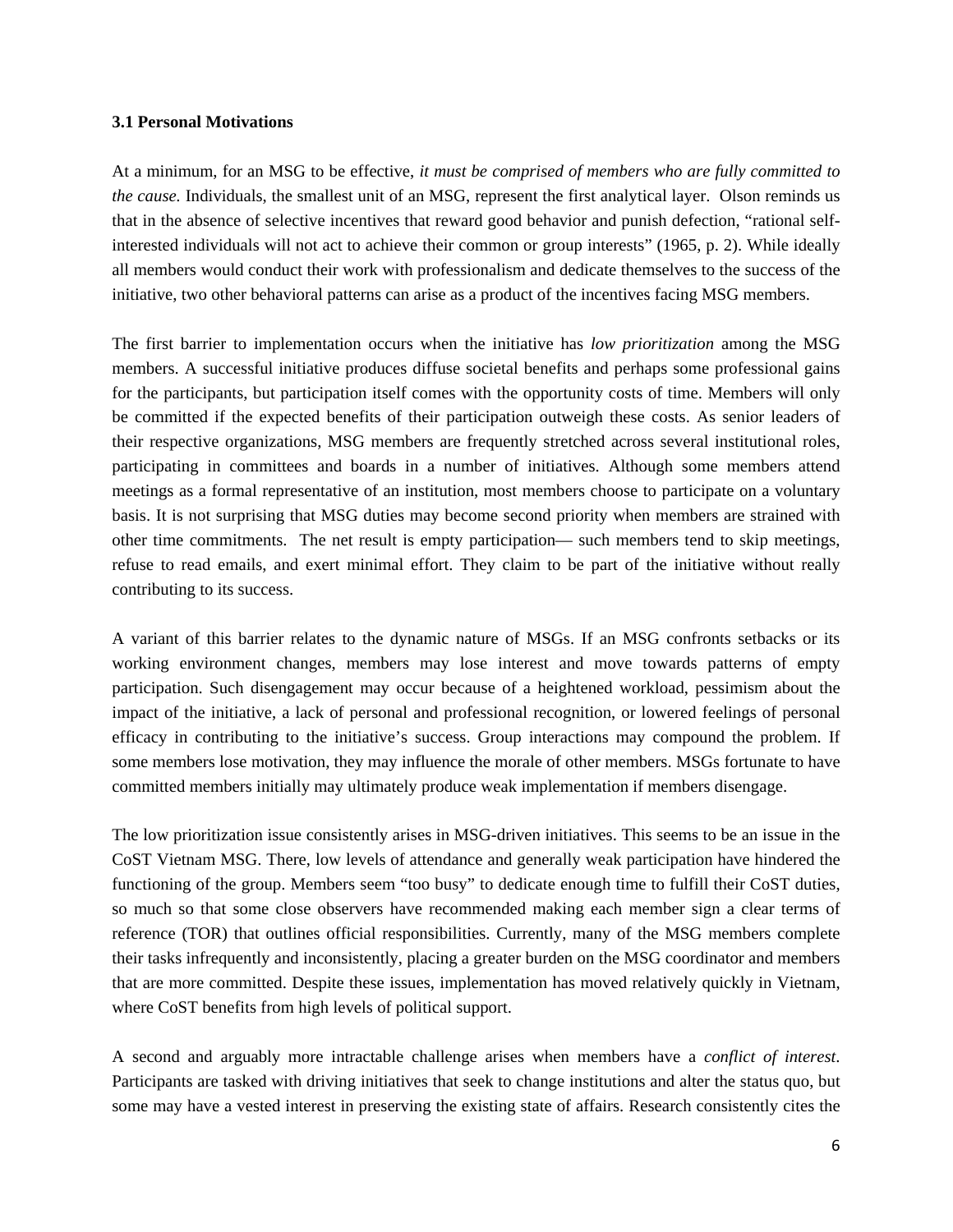existence of a "high-corruption equilibrium," where the costs of fighting corruption outweigh its benefits when corruption is pervasive (Cadot, 1987; Andvig and Moene 1990, Goel and Rich, 1989; Bardhan, 1997). Transparency initiatives like EITI and CoST assume that all three stakeholders (public, private, and civil society) have a shared interest and commitment to transparency, yet more transparency may be undesirable for some MSG members, especially if it disrupts existing business relationships or results in the publication of personally damaging information. Such members engage in obstructionist participation, creating discord and blocking decision-making on sensitive issues.

We do not attribute the conflict of interest barrier to a specific MSG in the interest of protecting the working relationships of our interview subjects. Several subjects did in fact assert that certain CoST MSG members were "not really committed to transparency" and were more "part of the problem" than the solution. MSGs are meant to be pockets of good governance in often-compromised institutional environments, but in incorporating existing government actors, they risk contamination. With respect to construction, key government and private sector players are frequently engaged in corruption and unethical business practices themselves. If these sorts of individuals come to participate in the MSG, which the interviews suggest they have in some pilot countries, program implementation will suffer.

#### **3.2 Organizational Dynamics**

Even if all the MSG members were fully committed to implementation, *they must be able to reach consensus on relevant decisions and work effectively as an organization*. The second level of analysis concerns organizational dynamics, the ability of the MSG to produce the outputs required by the initiative.

The central organizational barrier confronting MSGs is the *problem of reaching consensus.* MSGs are required to make a number of decisions, and those characterized by frequent disagreements have more difficulty implementing the initiative in a timely manner. This problem gets exacerbated when members have conflicts of interest or do not prioritize the initiative, but two factors contribute to the issue more directly. The first factor is a lack of formal decision-making procedures. Although MSGs do often have a constitutional structure, anecdotal evidence suggests that decision-making is generally very consensual; all or most members must agree on a decision before action is taken. In effect, the MSG operates under principles of unanimity rule, which is time-consuming and inefficient relative to employing simple majority rule or other less-than-unanimity rules (Mueller, 1976, 2003). Requiring full consent is especially problematic if the MSG has a large number of members. The more voices there are in the MSG, the more "veto-players" are present, the more disagreements occur, and the less likely consensus is reached (Tsebelis, 1995).

The second factor contributing to the consensus problem is when MSGs are tasked with making an excessive number of decisions. Tsebelis' (1995) standard veto-player framework assesses the ability of a system to change the status quo with respect to one decision, but with CoST and other similar initiatives, implementation requires a sequence of decisions. Just as additional members increase the likelihood of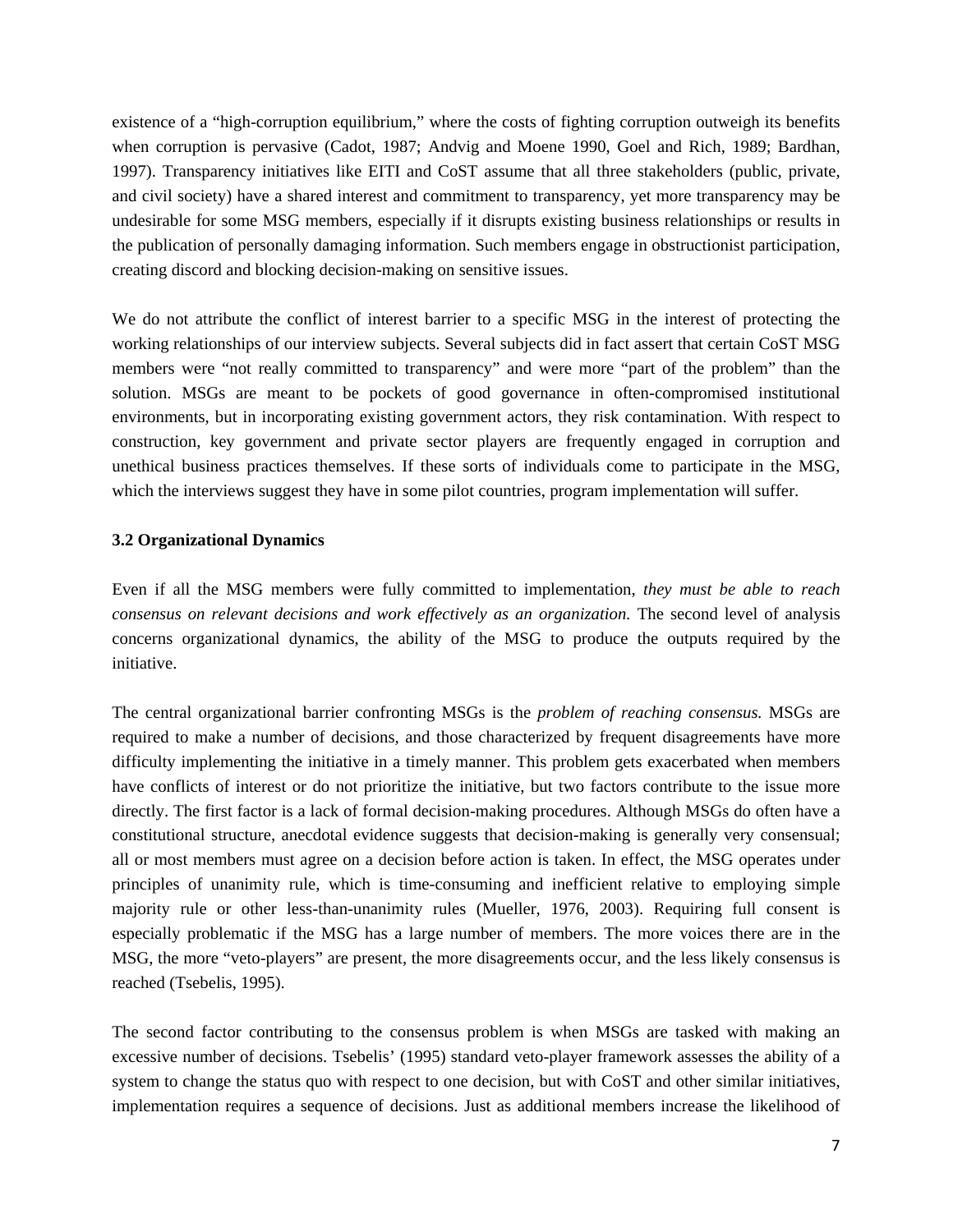disagreements during MSG meetings, additional decisions also create opportunities for discord. The MSG can easily get overwhelmed and fail to resolve a large volume of choices.

Problems with decision-making have arisen in several CoST MSGs, including the group in Tanzania. As the initiative progressed beyond its early stages, the MSG was called to make more frequent decisions and struggled to keep up with this burden. As one participant describes, "The challenge has been that we need decisions, now that we are in the most critical stage of CoST. These decisions are often required earlier than we think." Moreover, the MSG has frequently used meeting time to revisit previously resolved debates at the expense of more pressing issues. The MSG coordinator has encouraged members to email their opinions on key questions prior to meetings, but this strategy has proven largely unsuccessful, as many members do not check or read their emails on a regular basis. Observers of the Zambia MSG describe a similar situation, where valuable meeting time is lost debating "mundane decisions" at the expense of broader, more strategic questions.

Beyond the ability to drive implementation forward with efficient decision-making, organizational efficacy requires each member to have the authority and capacity to fulfill his designated role. The multistakeholder ideal holds that each stakeholder will have input into the process and contribute its comparative advantage, but in practice, MSGs may be constrained by *imbalances of power and capacity across stakeholder groups.* As suggested in the state-society relations research, civil society organizations may be weak or nonexistent in many developing countries (Bratton, 1989; Rakner, 2010; Fukuyama, 2001). This "missing stakeholder" problem may be particularly pervasive in initiatives concerning complex government processes like construction, as there are generally few local NGOs even focused on such issues, let alone with the capacity to engage effectively. Without effective representation from civil society, an MSG can quickly become dominated by government actors, and the title of "multi-stakeholder group" becomes something of a misnomer.<sup>7</sup>

Experiences from the CoST pilot countries suggest that this "imbalance of capacity" issue is a serious barrier to implementation for many MSGs. The Ethiopian government recently passed the Charities and Societies Act, known locally as the CSO law, which sets up restrictions on non-profit organizations. Any NGO that receives more than 10% of funding from outside sources is considered a "foreign NGO" and is disallowed from conducting activities relating to development advocacy, human rights, democratic governance, and conflict resolution. The law further weakens an already-stunted civil society. Although CSOs comprise 30% of the CoST Ethiopia MSG, there are concerns as to whether civil society will serve as an effective link to the public. Observers of CoST in Zambia and Vietnam have echoed these concerns.

 $<sup>7</sup>$  These power and capacity disparities tend to manifest themselves during multi-stakeholder negotiations. Scholars of multi-</sup> stakeholder platforms (MSPs) designed to manage common pool resources warn that for weaker groups, "more often than not, participation is little more than token consultation, with no decision-making power in the hands of the people concerned" (Wester, Merrey, and de Lange, 2003; Faysse, 2006; Edmunds and Wollenberg, 2001).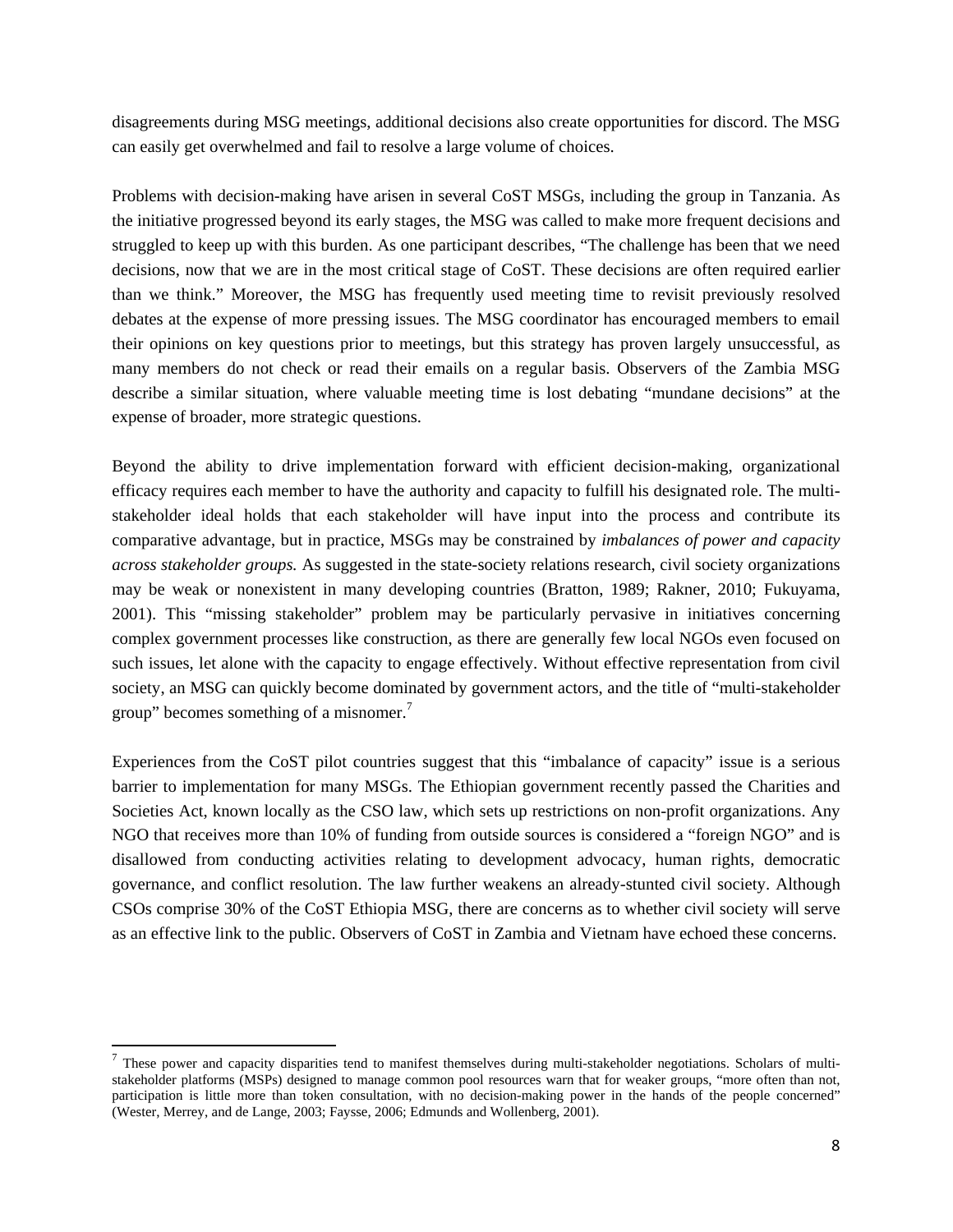#### **3.3 Country Context**

Even a fully functional MSG may encounter difficulties due to its surroundings. For an MSG to be effective, *the surrounding country context must provide needed MSG inputs and be receptive to MSG outputs.* Here we consider how MSGs interface with their environment, or in North's terms, how organizations contend with institutional constraints (North, 1990). The MSG ideal is implanted in different countries with different norms, different rules, different players, and different technologies, and the local country context may facilitate or hinder implementation.

Many development initiatives face issues of *local legitimacy*, and this barrier to implementation may be particularly high for MSGs. Local actors might perceive the MSG as a foreign construction imposed from the outside, an extra-legal institution with no formal mandate or purpose. In some cases, the stated mission of the MSG may actually duplicate the mission of existing government institutions, such as the auditing or procurement agencies. Any MSG, especially one enjoying donor support, faces the risk of being perceived as redundant or worse, threatening to existing interests.

Among the CoST pilot countries, the MSG in Malawi seems to have struggled most with issues of legitimacy. The CoST program recommends that each country identify a political champion— a wellrespected, highly visible person, usually from government, that can foster broader political support for the initiative. In Malawi, the MSG was unable to recruit a champion for several months, and CoST activities proceeded with little support from key government stakeholders. The MSG's formal work plan rightly identifies "resistance to CoST because of fear of exposure on the part of procurement agencies" as a key risk, and expresses worries over "duplicating the functions or activities of other transparency initiatives or work of government bodies" (Malawi CoST MSG, 2009). Eventually, support for the initiative came from President Bingu wa Mutharika himself, and the receptiveness of government stakeholders to CoST dramatically improved over the following months. After significant delays early in the pilot phase, members of the Malawi MSG are now confident that CoST implementation will proceed as planned.

Beyond political support and legitimacy, MSGs are frequently dependent on their surrounding institutional context for program-specific inputs. For CoST, the MSG must hire an independent monitoring team (called the "assurance team") and obtain material contract information from one or many procuring entities. Some MSGs may also need to register as a formal organization. Multi-stakeholder initiatives assume that MSGs will be able to obtain these sorts of "needed inputs," but implementation can be significantly hindered if the country context does not provide what the initiative requires.

CoST countries with highly motivated, well-functioning MSGs have been delayed by the *low availability of needed inputs* issue. In the Philippines, commercial laws and practices dictate that no organization can receive funds without obtaining registration as a formal legal personality. Funding for the MSG was originally allocated to the national treasury, but complicated legal requirements prevented the funds from being disbursed to the MSG. As a result, CoST implementation saw a "laggard first year" where the MSG operated largely without funding or formal status. Despite these setbacks, the Philippines MSG has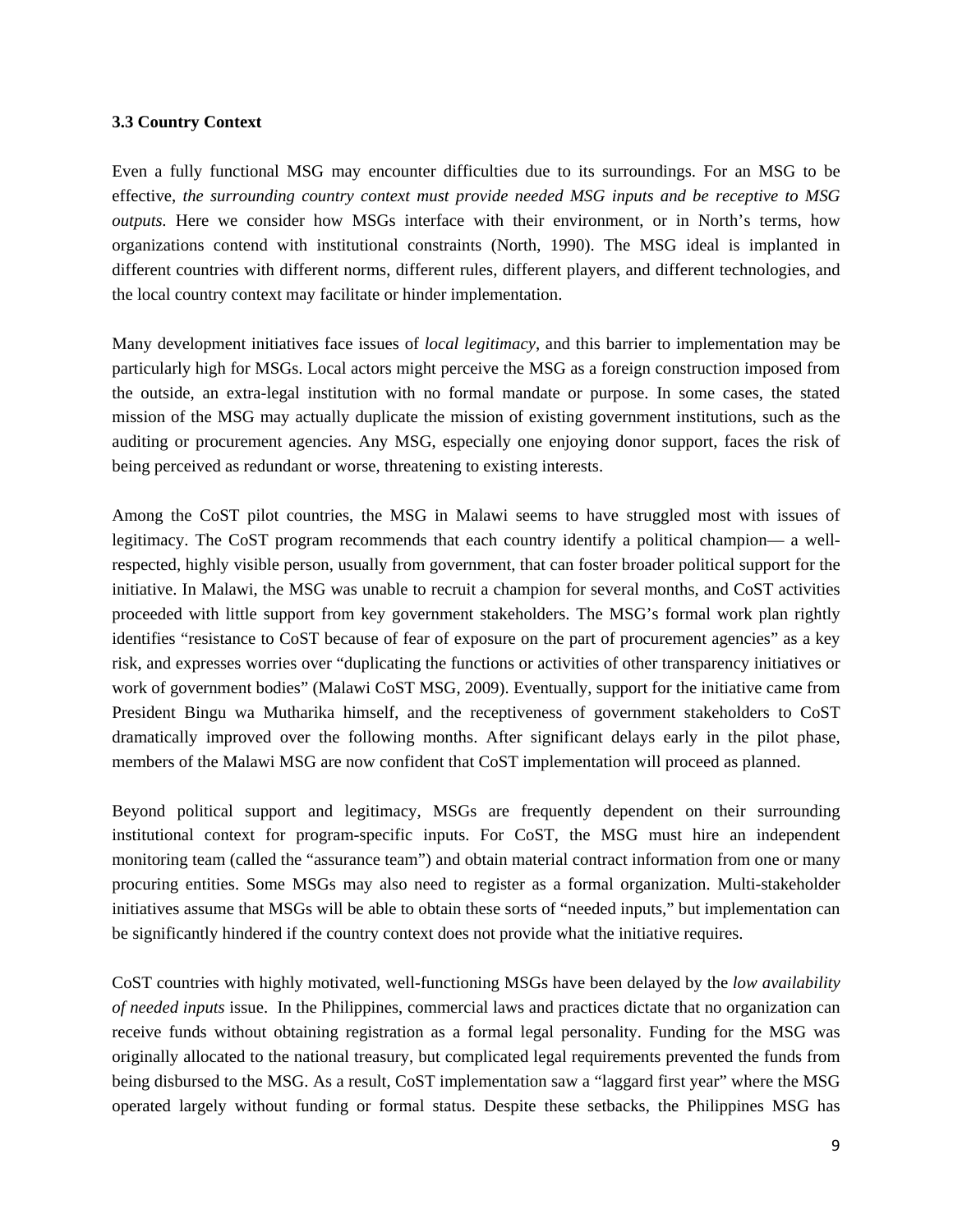succeeded in fulfilling its mandate, publishing the material project information for 10 construction contracts on a government website.

The Ethiopia MSG, endowed with committed members that meet twice per month and "even work on weekends," was nevertheless delayed when it tried to hire consultants for its assurance team. In line with best practices, the MSG issued an open tender and received proposals from a number of parties, but the qualifications of the consultants were deemed insufficient for the job. The MSG had to restart the tender process and recruit more broadly to find consultants, which made that implementation phase much lengthier than originally planned.

#### **3.4 International Pressures**

The fourth layer of analysis is international. Even if MSG members work effectively as an organization and overcome issues posed by their country context, *they are accountable for the requirements posed by the donor community.* 

The realities of the funding process dictate that a project has a fixed timeline so that monitoring and evaluation can occur. Some initiatives also have multiple phases, and funding is continually reevaluated before subsequent phases are formally launched. MSGs are given funding and a deadline for when to complete their list of tasks, but they frequently complain of having *insufficient time* as a result of the myriad of challenges outlined previously. Simply setting up an MSG may take months, and the groups are generally not designed for fast, efficient decision-making. Moreover, the uncertainties created by the funding process may ultimately weaken MSGs during crucial moments in their operation.

The CoST pilot phase is scheduled to end in October 2010, and many of the MSGs interviewed were unclear how the program will proceed past the pilot phase, or if it would even proceed at all. Most were just beginning to overcome barriers to implementation and felt "rushed" to complete their list of tasks. One MSG coordinator put it bluntly: "We need more time." Donor pressures and timelines, while necessary from a process standpoint, seem to have undermined implementation by creating doubts over the sustainability of the MSG. It is telling that for every single CoST pilot MSG, insufficient time emerged as a key issue.

It is important to emphasize that there must always be a balance between international pressure and local ownership. Initiatives like CoST and EITI are accompanied by substantial international architecture dedicated to supporting and motivating the MSGs. Without any international guidelines, deadlines, or support, it is doubtful if the initiatives would have achieved as much as they have. International institutions must apply just enough pressure to spur compliance, but not too much as to become counterproductive.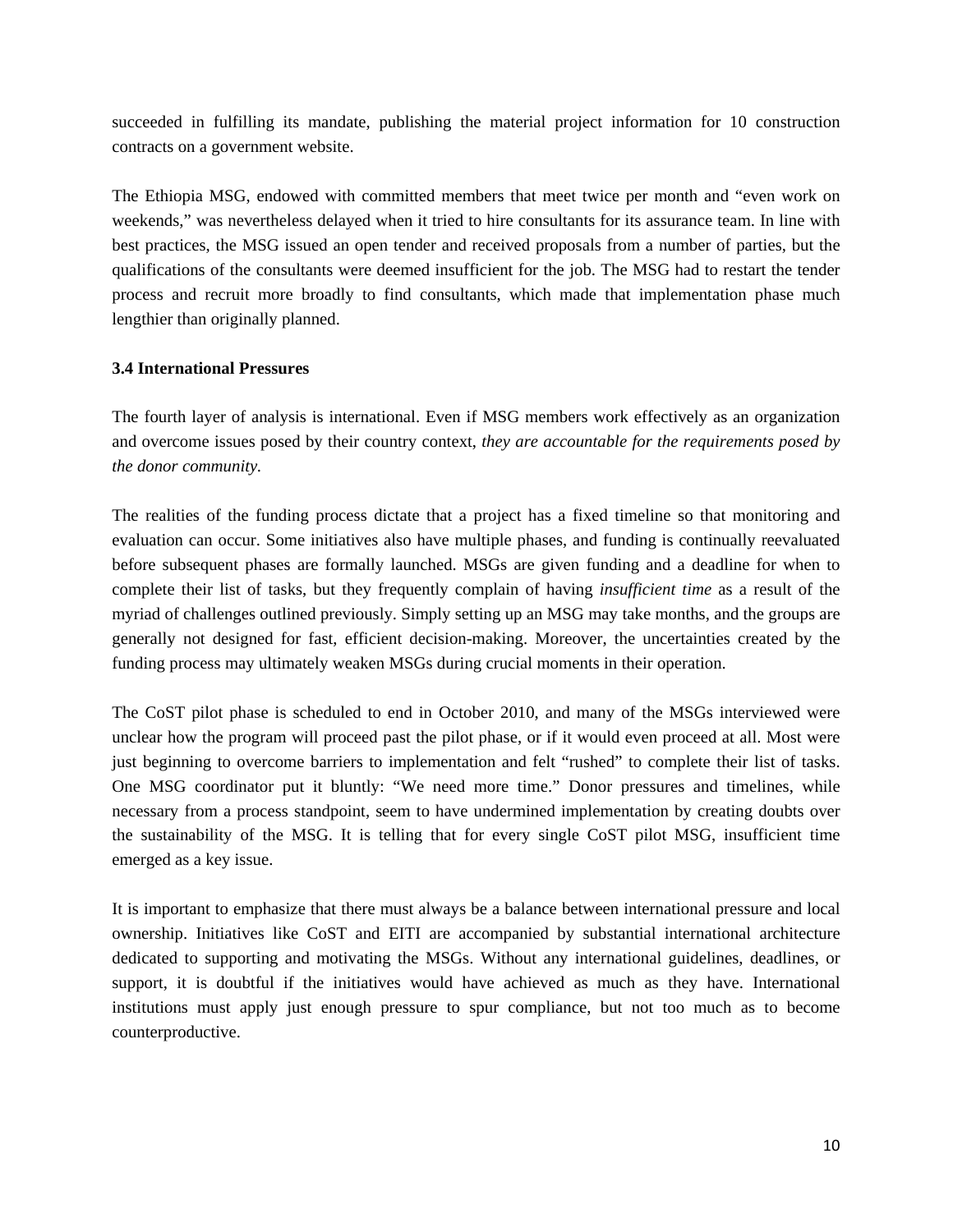TABLE 1: Primary MSG Barriers to Implementation and their Relevance for CoST Pilot Countries

|                                               | Ethiopia | Malawi | <b>Philippines</b>                                                                                  | Tanzania | <b>Vietnam</b> | Zambia | Guatemala |
|-----------------------------------------------|----------|--------|-----------------------------------------------------------------------------------------------------|----------|----------------|--------|-----------|
| <b>Personal motivations</b>                   |          |        |                                                                                                     |          |                |        |           |
| Low prioritization                            |          |        |                                                                                                     | X        | X              |        | X         |
| Conflicts of interest                         |          |        | Barrier not attributed to specific countries to protect working relationships of interview subjects |          |                |        |           |
| <b>Organizational dynamics</b>                |          |        |                                                                                                     |          |                |        |           |
| Difficulty reaching<br>consensus              |          |        |                                                                                                     | X        | X              | X      |           |
| Imbalance of power/<br>capacity across groups | X        |        |                                                                                                     |          | X              | X      |           |
| <b>Country context</b>                        |          |        |                                                                                                     |          |                |        |           |
| Lack of legitimacy and<br>external support    |          | X      |                                                                                                     |          |                | X      |           |
| Needed inputs unavailable                     | X        |        | X                                                                                                   | X        |                |        |           |
| <b>International pressures</b>                |          |        |                                                                                                     |          |                |        |           |
| Insufficient time                             | X        | X      | X                                                                                                   | X        | X              | X      |           |

Note: X indicates that a barrier `is considered a primary challenge in the pilot country.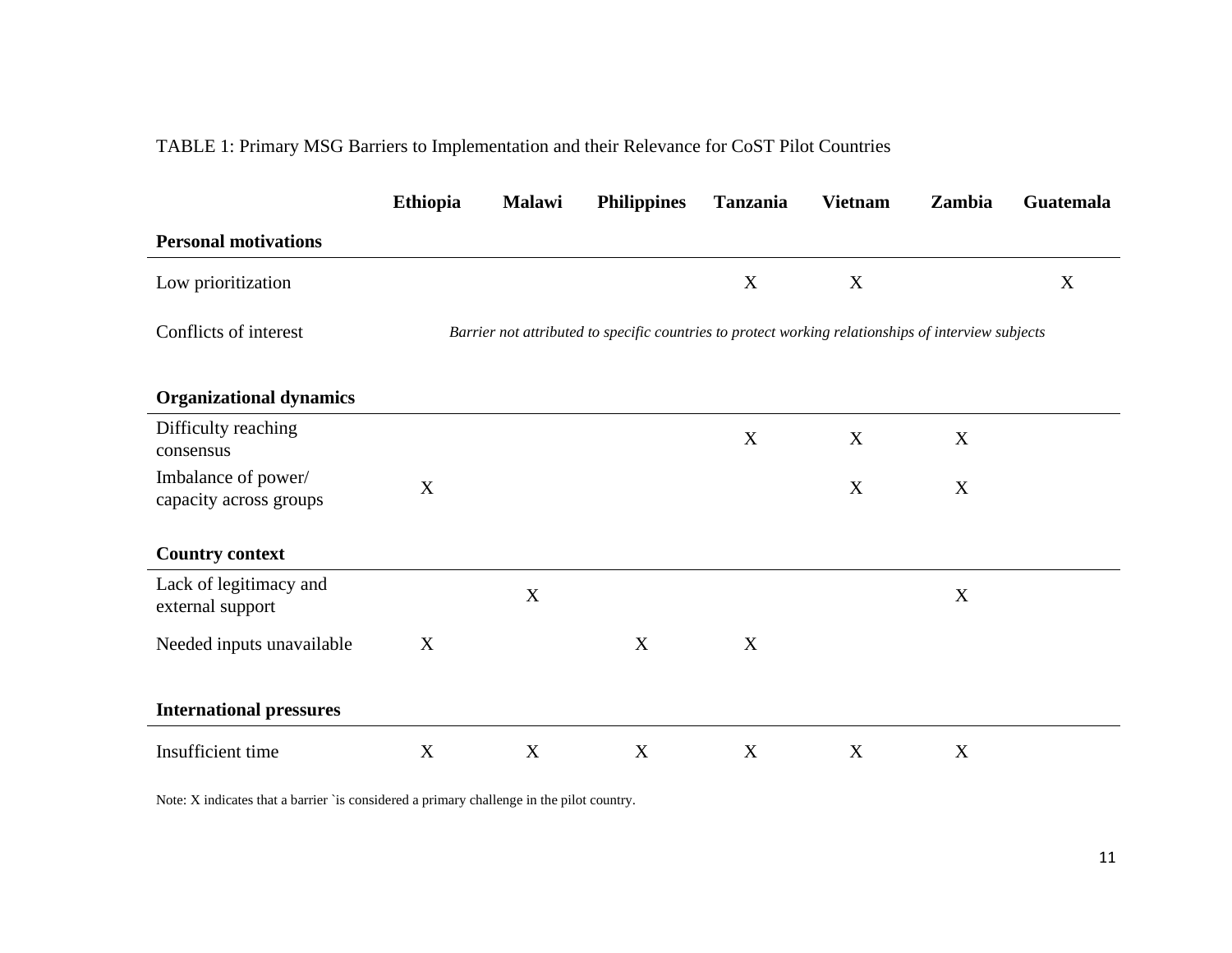#### **3.5 Summary of MSG Barriers in CoST Pilot Countries**

Multi-stakeholder groups face a host of barriers as they seek to implement development initiatives. Table 1 provides an overview of the different barriers in the four levels of analysis as they have occurred in the  $CoST$  pilot countries.<sup>8</sup> The assessments on whether or not a barrier is present in a given country are necessarily subjective; similar interviews were conducted across countries, and close observers tended to identify certain issues that applied to their MSG. It is likely that all of the challenges are present in each country to a degree. The "X" indicators serve merely to identify instances where a barrier emerged as particularly salient.

The multi-stakeholder approach seems to face different barriers in different countries. For some MSGs, like that in Vietnam, the main challenge is to make members more committed to the task at hand. In other countries, like Ethiopia and Zambia, the MSG suffers from an imbalance of power/capacity and concerns about whether civil society can be an effective stakeholder. Some countries, like the Philippines and Malawi, have relatively high-functioning MSGs that get delayed by country-level constraints.

Although the barriers may vary across countries, the purpose of this paper is to show it is possible to view the problem systematically in terms of a general framework. For a given MSG, if we understand at what level (individual, organizational, country-level, or international) the obstacles are occurring, we can more quickly identify the specific barrier and its root causes.

#### **4. Policy Perspectives**

The previous section presented a number of barriers facing MSGs, but what are the ways to overcome these barriers? Interviews with the CoST MSGs and close observers suggest a number of creative ways to mitigate the numerous constraints, some of which are outlined below.

With respect to the low prioritization barrier, some MSGs have considered *professionalizing membership* with the hope of getting more committed participation. As suggested by those close to the CoST MSG in Vietnam, multi-stakeholder groups might be well served to have their members sign a formal terms of reference (TOR). This would make the responsibilities and time burdens of MSG membership clearer from the beginning, deterring potential participants that would be inclined towards empty participation. Beyond a TOR, some CoST MSGs have suggested hiring members as full-time employees. Currently the burden of CoST implementation and logistics rests heavily on the MSG coordinator, the only full time employee in the pilot countries. Expanding local administrative capacity in this way might mitigate some of the problems associated with having the initiative driven by volunteers.<sup>9</sup>

<sup>&</sup>lt;sup>8</sup> Guatemala is considered an associate country, not a pilot country, but is included as an additional reference point. The United Kingdom is a CoST pilot country but is excluded from the discussion because its CoST members were not available for interviews.

<sup>&</sup>lt;sup>9</sup> The MSG in Guatemala mitigated the low prioritization issue by simply substituting out members who had not demonstrated sufficient commitment.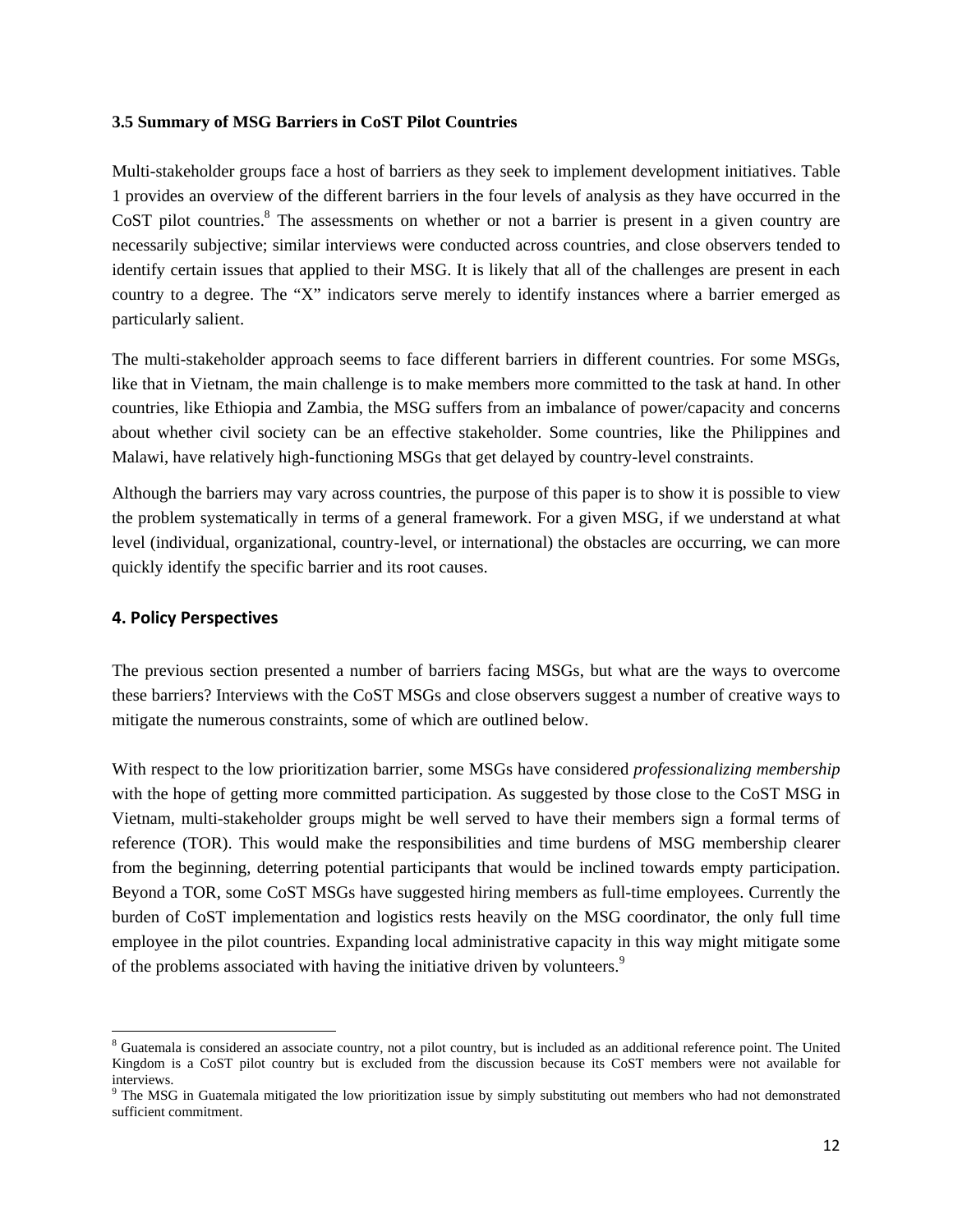## TABLE 2: MSG Barriers to Implementation and Potential Solutions

| Barriers to implementation                                    | Potential solutions                                                                                                                                       |  |  |  |  |
|---------------------------------------------------------------|-----------------------------------------------------------------------------------------------------------------------------------------------------------|--|--|--|--|
| Low prioritization: MSG members do not have enough            | Professionalize the MSGs by having each member sign clear TOR,                                                                                            |  |  |  |  |
| time to devote to CoST, attendance and productivity suffer    | consider more formal payment scheme                                                                                                                       |  |  |  |  |
| Conflicts of interest: Members of MSG have vested             | Conduct member selection with awareness of specific personalities                                                                                         |  |  |  |  |
| interest against CoST, as it will threaten business or career | and interests                                                                                                                                             |  |  |  |  |
| interests                                                     | Place MSG within government agency within demonstrated                                                                                                    |  |  |  |  |
|                                                               | commitment to initiative                                                                                                                                  |  |  |  |  |
| Difficulty reaching consensus: MSG has problems               | Reduce number of decisions considered by MSG, delegate more                                                                                               |  |  |  |  |
| working as a group and reaching decisions                     | authority to local secretariat                                                                                                                            |  |  |  |  |
|                                                               | Reduce size of MSG to facilitate discussion and decision-making<br>capacity                                                                               |  |  |  |  |
|                                                               | Establish formal decision-making rules that do not require unanimity                                                                                      |  |  |  |  |
| Imbalance of power/capacity across groups: MSG                | Attempt to tilt MSG composition in favor of naturally weaker                                                                                              |  |  |  |  |
| dominated by government actors, civil society does not        | stakeholders                                                                                                                                              |  |  |  |  |
| effectively engage                                            | Engage in technical training for weaker actors, encourage<br>development of CSOs with initiative-related focus                                            |  |  |  |  |
| Lack of legitimacy and external support: MSG does not         | Advocate initiative to high-level officials, using influences from                                                                                        |  |  |  |  |
| have sufficient political support and domestic legitimacy     | international community                                                                                                                                   |  |  |  |  |
|                                                               | Create broader "General Assembly" that includes larger number of<br>stakeholders, allowing MSG to communicate value of initiative and<br>progress to date |  |  |  |  |
|                                                               | Emphasize non-controversial program elements                                                                                                              |  |  |  |  |
| Needed inputs unavailable: MSG progress derailed when         | Give participant countries the flexibility to tailor the initiative to the                                                                                |  |  |  |  |
| initiative inputs are not present                             | local context                                                                                                                                             |  |  |  |  |
| Insufficient time: Deadlines and funding uncertainties        | Allow more local ownership of timelines and deadlines                                                                                                     |  |  |  |  |
| undermine implementation                                      | Create positive incentives for timely implementation                                                                                                      |  |  |  |  |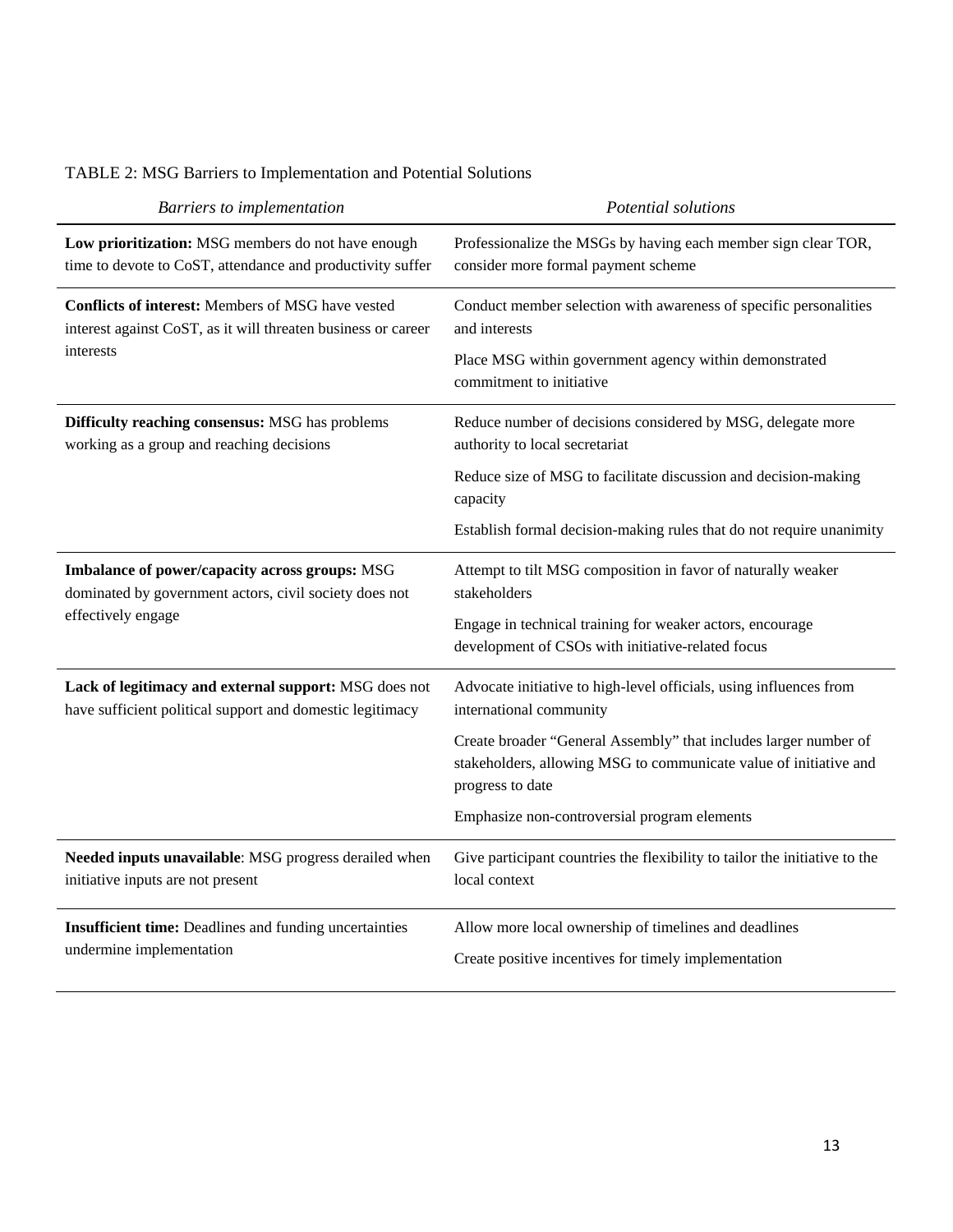The conflict of interest problem is more unwieldy. One observer commented, "It is ridiculous to think that MSGs are all 'good.' If the wrong people are selected to participate in the MSG from the onset, it is likely that the initiative will fail." Some MSG members believe that the issue tends to arise when control of a program is given to a government agency that may view the initiative as threatening. For CoST, which seeks to promote transparency in construction, public works and construction agencies may be part of the problem, and representatives of those agencies may be vulnerable to conflicting interests. Institutionalizing the MSG within an agency with a demonstrated commitment to the initiative may naturally reduce the conflict of interest problem. CoST participants have repeatedly suggested that MSGs be housed in local finance ministries, which have a stronger interest in transparency.

A number of solutions have been proposed to improve prospects for MSG consensus. The simplest, and potentially most effective remedy is to *reduce the number of decisions considered by the MSG*. MSGs are cumbersome bodies by design, capturing diverse perspectives in a single authority. Yet many of the decisions taken on by MSGs may not be critical to the initiative, nor do they require the approval of the entire stakeholder body. For CoST, it is necessary to hire a team of independent consultants to oversee the assurance process, but it may not be necessary for the MSG to reveal the personal qualifications of all of these members. Such low-level, operational decisions should be delegated to the local secretariat or coordinator, giving the MSG more time to debate and reach consensus on the questions that truly matter.

One solution to the imbalance issue is to *tilt the composition of the MSG in favor of naturally weaker stakeholders.* The typical CoST MSG has membership equally allocated between government, private sector, and civil society representatives, but if civil society organizations are weaker for a certain country, the initiative could recommend increasing the percentage of MSG seats allocated to that stakeholder. Other, more critical observers have argued that shifting the composition of the MSG in favor of weaker stakeholders is insufficient; if a stakeholder has a weak presence in a country, simply allocating it more seats will not be enough to make it effective in the MSG context. A more comprehensive strategy is to *engage in technical training and capacity building for weaker actors, encouraging the development of the stakeholder itself.* CoST MSGs are generally handicapped by the lack of NGOs with a focus on construction. In the Philippines, a country with a thriving NGO sector, it took several years and previous initiatives to strengthen citizen and road user groups like Road Watch, which are now able to effectively monitor project implementation. While including CSOs in an MSG may help increase their legitimacy, more basic, NGO development strategies may be needed to promote effective civil society representation in the long run.

To promote broader buy-in among stakeholders, all communication about the initiative should *emphasize non-controversial program elements*. One of the ultimate aims of CoST and EITI is to curb corruption, but very little of the communication surrounding the initiatives focuses on their anti-corruption motive, as that would potentially alienate key government players. Instead, the initiatives are billed as promoting efficiency and cost savings; CoST's official mission is to allow countries to get "value for money" in construction. Appropriate messaging, coupled with broader advocacy efforts to senior leadership, can help foster legitimacy.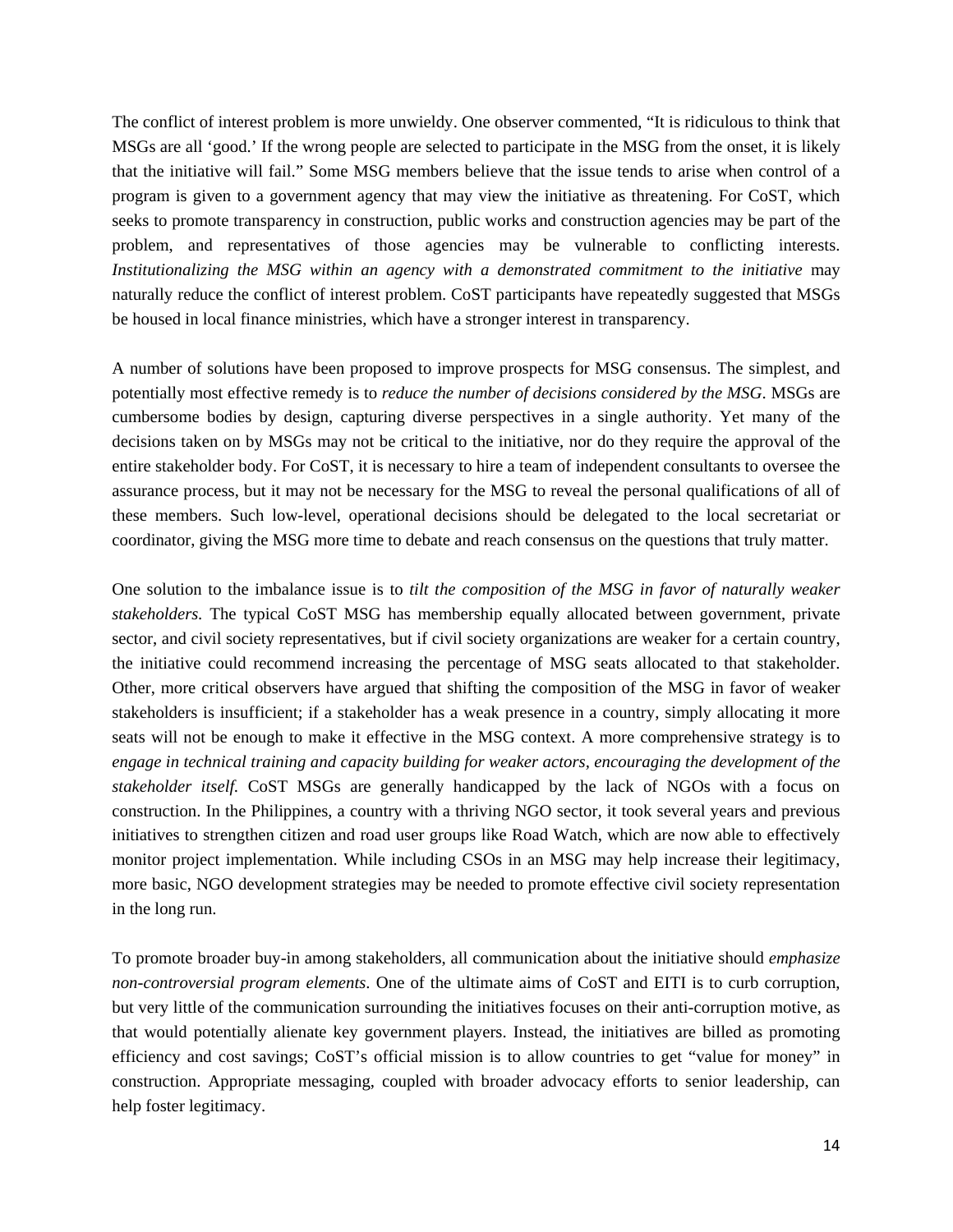MSGs consistently fail to meet fixed external deadlines, and one alternative solution is to *create positive incentives for timely implementation.* As in EITI, countries can be awarded different levels of certification for complying with an initiative. Countries that fail to implement the initiative will not get credit for nominal efforts. As one observer in Guatemala commented, the MSGs would "take pride in getting certified and would not want to be embarrassed by not getting certified." Certification could also help members obtain professional recognition for success, inspiring committed participation.

As the CoST experiences attest, the barriers facing MSGs vary significantly from country to country, context to context. As such, there is no single solution that will make MSGs more effective in every country. Each MSG must be assessed, its specific issues diagnosed, and the appropriate remedies employed.

#### **5. Conclusion**

If this note has one overarching theme, it is that the barriers to implementation facing MSGs are substantial. For an MSG to be successful, it must find committed members willing to give their time and efforts at sometimes-great personal cost. These members must work effectively as a group to reach consensus on a large volume of decisions. They must balance power and responsibility evenly across stakeholders, and each member must have the capacity to fulfill his role. The MSG must be deemed legitimate by surrounding government and social institutions. It must be provided with the inputs it needs. It must do all this in accordance with the guidelines and timelines stipulated by the donor community.

Of course, the barriers outlined here afflict MSGs in different ways. Some MSGs face crises of membership commitment, while others face crises of legitimacy. When MSGs are used, supporting international bodies must consider each MSG as an individual, diagnosing its problems and offering the appropriate type of support. Current international efforts focus largely on capacity-building workshops, which in itself is unlikely to solve the range of difficulties facing MSGs. More tailored, barrier-specific prescriptions are needed.

This is not to say that each MSG faces its own unique, never-before-seen issues. The analysis here suggests that MSG barriers are amenable to generalization. The same problems, wearing new local disguises, arise again and again. MSGs are to be treated as individuals, yes, but we must recognize symptoms that we have seen before.

With these issues in mind, the remaining question is whether or not using MSGs is necessary or desirable relative to alternatives. Although more and more initiatives rely on MSGs for implementation at the local level, it is surely infeasible for every development initiative to be accompanied by a multi-stakeholder group. Prominent members of government, civil society, and the private sector would quickly be overwhelmed, tapped to participate in the hundreds of MSGs proliferating throughout the country. In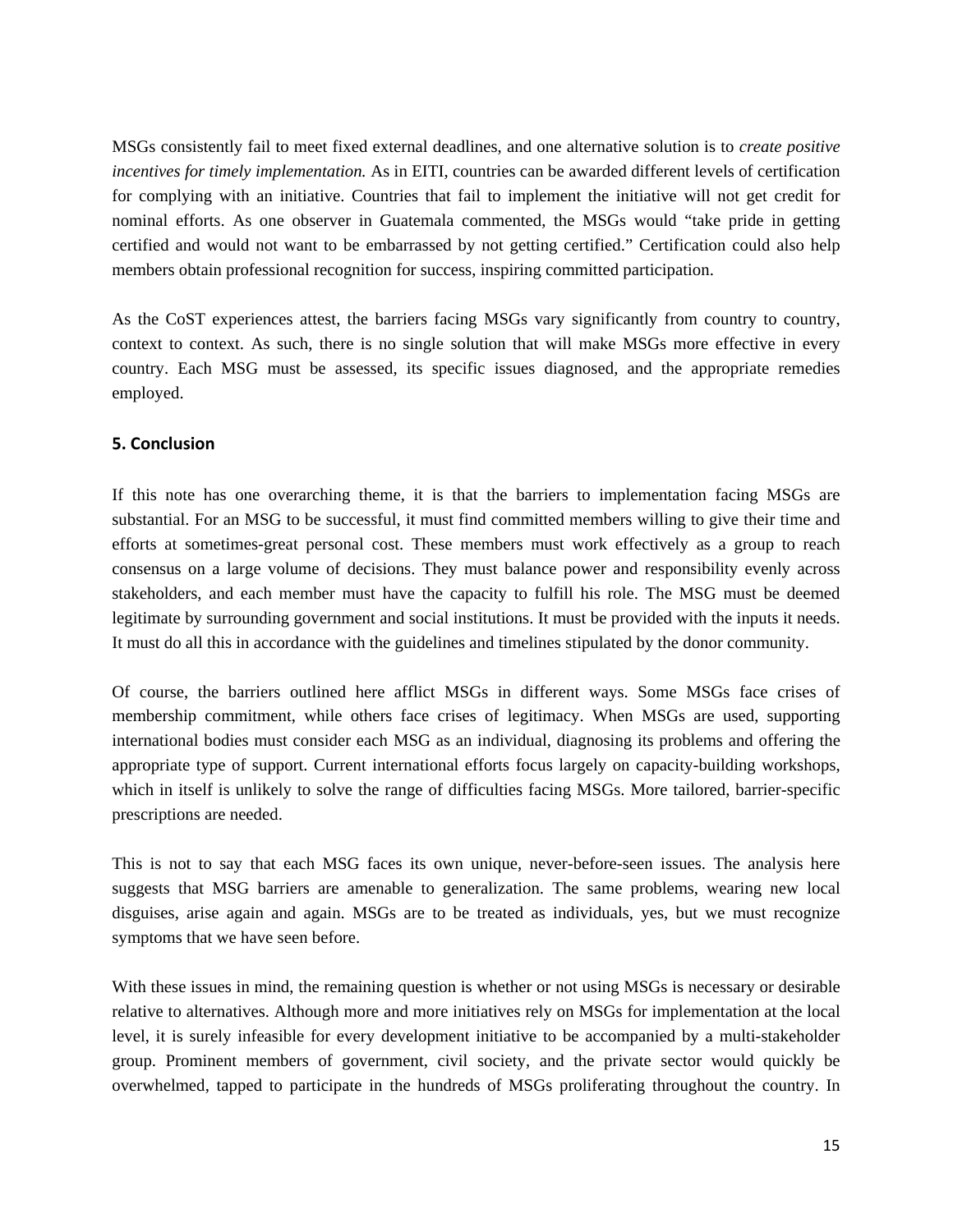some cases, it may be preferable to work only with government actors, or dedicate resources to improving civil society capacity.

In those cases where an MSG seems necessary to create momentum for an initiative, the specific responsibilities given to the MSG must be thoughtfully considered. The CoST experiences suggest that MSGs are best used as a means of promoting dialogue and building consensus, not as the locus of policy implementation and oversight. Although it is not the purpose of this article to evaluate the CoST program design, it does seem counterproductive to create an oversight body comprised of the very people whom the initiative is trying to make more accountable. The MSG is not independent, and as such, its processes may be influenced and captured from actors on the inside, creating additional opportunities for corruption. As one observer noted, the net result of the current configuration is that the MSGs most prone to capture are precisely those in places where transparency is needed most.

This risk of capture, coupled with the fact that MSGs tend to be cumbersome and slow to reach decisions, suggest that initiatives may be better served to house implementation and oversight authority in an independent, local secretariat with a professional full-time staff. The MSG would be formally separated from the sensitive decisions that are prone to capture. Instead, it would serve as a forum for discussion of key issues and dedicate its efforts to building a supportive anti-corruption coalition. CoST is taking a welcome shift in this direction as it moves beyond the pilot phase. The program will likely include certification processes and require legal reform before a country is eligible to participate. The role of the MSG may shift accordingly, with government actors responsible for policy change, and the MSG dedicated to building legitimacy and fostering engagement.

There is something valuable in bringing stakeholders together, to be sure. We should not abandon this MSG ideal, but acknowledge its limitations and think critically about when and where MSGs will succeed and fail.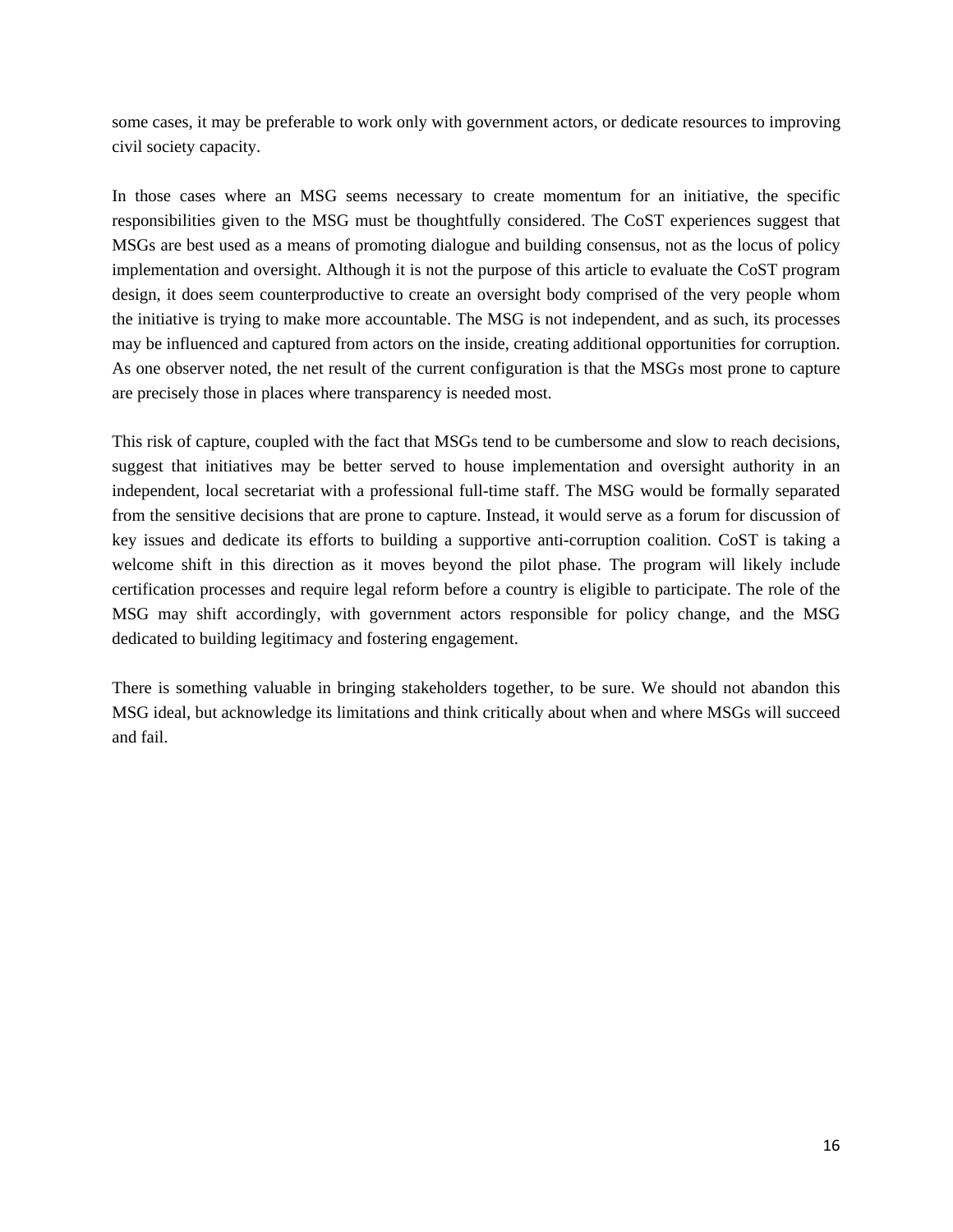#### **References**

- Andvig, Jens Chr., and Karl Ove Moene. 1990. How Corruption May Corrupt. *Journal of Economic Behavior and Organization* 13: 63-76.
- Bardhan, Pranab. Sep 1997. Corruption and Development: A Review of Issues. *Journal of Economic Literature* 35 (3): 1320-1346.
- Bratton, Michael. 1989. Beyond the State: Civil Society and Associational Life in Africa. *World Politics* 41 (3): 407-430.
- Cadot, Olivier. 1987. Corruption as a Gamble. *Journal of Public Economics* 33: 223-244.
- Edmunds, David, and Eva Wollenberg. 2001. A Strategic Approach to Multistakeholder Negotiations. *Development and Change* 32: 231-253.
- Faysse, Nicholas. 2006. Troubles on the Way: An Analysis of the Challenges Faced by Multi-stakeholder Platforms. *Natural Resources Forum* 30 (3): 219-229.
- Fukuyama, Francis. 2001. Social Capital, Civil Society, and Development. *Third World Quarterly* 22 (1): 7-20.
- Goel, Rajeev K., and Daniel P. Rich. 1989. On the Economic Incentives for Taking Bribes. *Public Choice* 61 (3): 269-275.
- Kenny, Charles, and Tina Soreide. 2008. "Grand Corruption in Utilities." 4805. World Bank.
- Kenny, Paul. 2006. "Measuring and Reducing the Impact of Corruption in Infrastructure." 4099. The World Bank.
- Klandermans, B. 1984. Mobilization and Participation. *American Sociological Review* 49: 583-600.
- Kolstad, Ivar, and Arne Wiig. 2009. Is Transparency the Key to Reducing Corruption Resource-Rich Countries? *World Development* 37 (3): 521-532.
- Mueller, Dennis. 1976. Public Choice: A Survey. *Journal of Economic Literature* 14 (2): 395-433.
- ———. 2003. *Public Choice III*. Cambridge: Cambridge University Press.
- North, Douglas. 1990. *Institutions, Institutional Change, and Economic Performance*. Cambridge: Cambridge University Press.
- Olson, Mancur. 1965. *The Logic of Collective Action: Public Goods and the Theory of Groups*. Cambridge: Harvard University Press.
- Opp, K. 1988. Grievances and Participation in Social Movements. 53: 853-864.
- Rakner, Lise. 2010. "The Paradox of Party Institutionalization in a Liberal Era: The Cases of Zambia and Malawi." Presented at the Election Process, Liberation Movements and Democratic Change in Africa, Maputo, Mozambique.